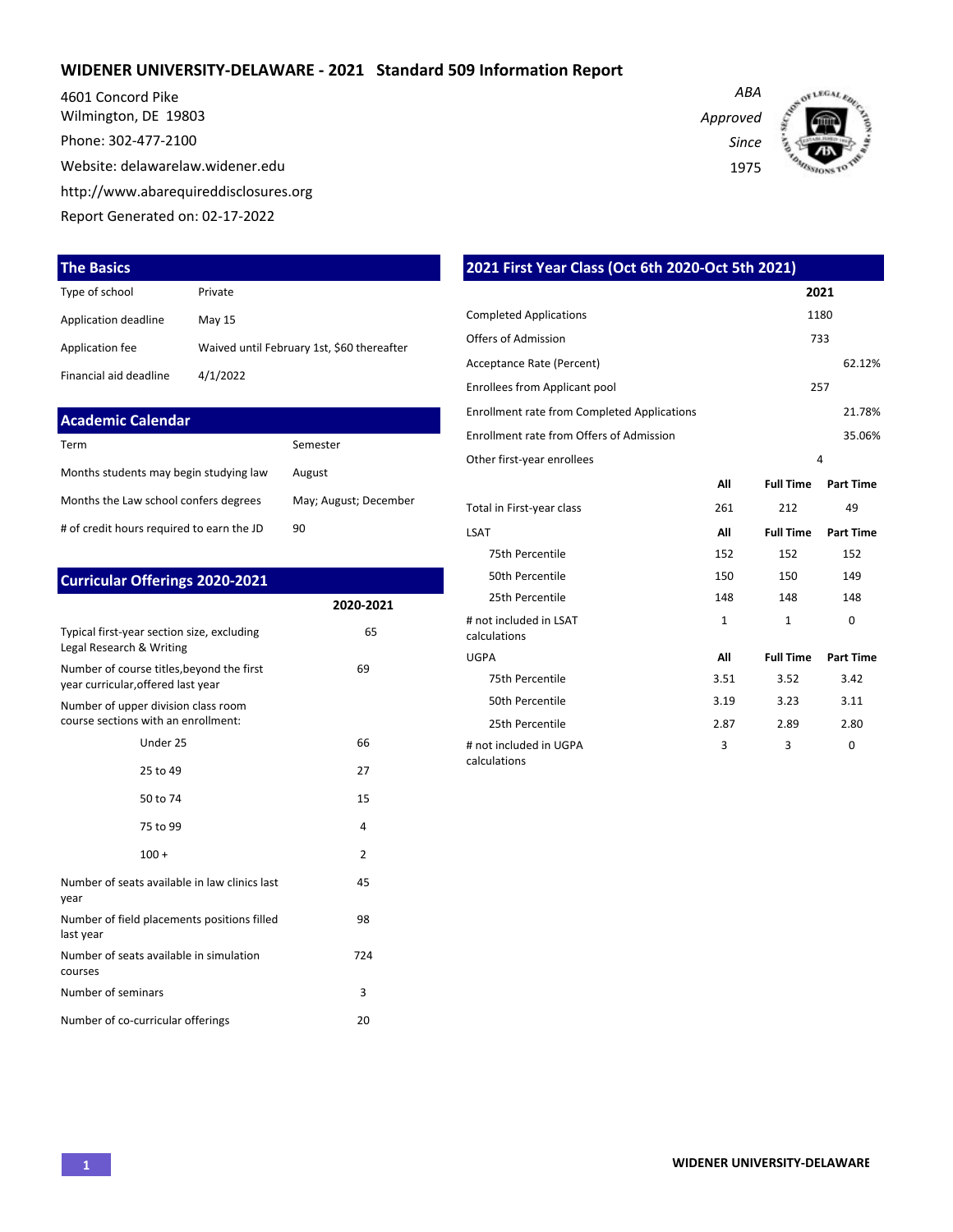| <b>J.D Enrollment as of October 5th 2021</b> |                |          |                |              |              |                 |          |          |                |                |                |          |                |                |                |          |     |
|----------------------------------------------|----------------|----------|----------------|--------------|--------------|-----------------|----------|----------|----------------|----------------|----------------|----------|----------------|----------------|----------------|----------|-----|
|                                              |                | JD1      |                |              |              | JD <sub>2</sub> |          |          |                |                | JD3            |          |                | <b>Total</b>   |                |          |     |
|                                              | T              | M        | W              | $\mathbf{o}$ |              | M               | W        | O        |                | М              | W              | $\Omega$ | T              | M              | W              | $\Omega$ |     |
| Hispanics of any race                        | 30             | 11       | 19             | 0            | 12           | 9               | 3        | $\Omega$ | 16             | 4              | 12             | $\Omega$ | $\Omega$       | $\Omega$       | $\Omega$       | $\Omega$ | 58  |
| American Indian or Alaska Native             | $\overline{2}$ | 1        | $\mathbf{1}$   | 0            | $\Omega$     | $\Omega$        | $\Omega$ | $\Omega$ | $\Omega$       | 0              | 0              | $\Omega$ | 1              | $\Omega$       | $\mathbf{1}$   | $\Omega$ | 3   |
| Asian                                        | 14             | 6        | 8              | 0            | 4            | $\overline{2}$  | 2        | $\Omega$ | 4              | $\overline{2}$ | 2              | $\Omega$ | 2              | 1              | 1              | $\Omega$ | 24  |
| <b>Black or African American</b>             | 33             | 11       | 22             | 0            | 26           | 13              | 13       | $\Omega$ | 13             | 4              | 9              | 0        | $\overline{2}$ | $\Omega$       | $\overline{2}$ | $\Omega$ | 74  |
| Native Hawaiian or Other Pacific Islander    | 1              | 1        | $\Omega$       | 0            | $\Omega$     | $\Omega$        | $\Omega$ | $\Omega$ | 0              | 0              | $\mathbf 0$    | 0        | $\Omega$       | $\Omega$       | $\Omega$       | $\Omega$ |     |
| Two or More Races                            | 6              | 3        | 3              | 0            | 4            | $\mathbf{1}$    | 3        | $\Omega$ | 4              |                | 3              | $\Omega$ | $\overline{2}$ | $\mathbf{1}$   | 1              | $\Omega$ | 16  |
| <b>Total People of Color</b>                 | 86             | 33       | 53             | $\Omega$     | 46           | 25              | 21       | $\Omega$ | 37             | 11             | 26             | $\Omega$ | $\overline{7}$ | 2              | 5              | $\Omega$ | 176 |
| White                                        | 173            | 87       | 86             | 0            | 145          | 65              | 80       | $\Omega$ | 148            | 67             | 81             | $\Omega$ | 14             | 9              | 5              | $\Omega$ | 480 |
| Nonresident Alien                            | $\overline{2}$ | $\Omega$ | $\overline{2}$ | $\Omega$     | $\mathbf{1}$ | $\Omega$        | 1        | $\Omega$ | $\overline{2}$ | 1              | 1              | $\Omega$ | $\Omega$       | $\Omega$       | $\Omega$       | $\Omega$ | 5   |
| Race and Ethnicity Unknown                   | 8              | 5        | 3              | 0            | 4            | 3               | 1        | 0        | 5              | 3              | $\overline{2}$ | $\Omega$ | $\overline{2}$ | $\overline{2}$ | $\Omega$       | $\Omega$ | 19  |
| Total                                        | 269            | 125      | 144            | $\mathbf 0$  | 196          | 93              | 103      | 0        | 192            | 82             | 110            | 0        | 23             | 13             | 10             | $\Omega$ | 680 |

| <b>Faculty Resources 2020 - 2021</b> |      |                  |       |                    |              |
|--------------------------------------|------|------------------|-------|--------------------|--------------|
|                                      | Male | Female           | Other | People<br>of Color | Total        |
| Full-time faculty<br>members         | 12   | 15               | 0     | 4                  | 27           |
| Non-full-time faculty                | 29   | 24               | 0     | 5                  | 53           |
| Total                                | 41   | 39               | 0     | 9                  | 80           |
|                                      |      | <b>Full Time</b> |       | <b>Part Time</b>   | <b>Total</b> |
| Librarians                           |      | 3                |       | 0                  | 3            |
| Administrators                       |      | 11               |       | $\Omega$           | 11           |

# **J.D. Degrees Awarded 2020-2021**

| Hispanics of any race                     | 7              |
|-------------------------------------------|----------------|
| American Indian or Alaska Native          | 1              |
| Asian                                     | 10             |
| <b>Black or African American</b>          | 19             |
| Native Hawaiian or Other Pacific Islander | 0              |
| Two or More Races                         | $\overline{2}$ |
| <b>Total People of Color</b>              | 39             |
| White                                     | 137            |
| Nonresident Alien                         | $\mathbf{1}$   |
| Race and Ethnicity Unknown                | 7              |
| Total                                     | 184            |

| <b>1L Tuition and Fees 2021 - 2022</b> |          |                |              |                |       |                |
|----------------------------------------|----------|----------------|--------------|----------------|-------|----------------|
| Per Annual:                            | Resident | Annual<br>Fees | Non-Resident | Annual<br>Fees | Other | Annual<br>Fees |
| Full-Time                              | \$0      | \$0            | \$0          | \$0            | \$0   | \$0            |
| Part-Time                              | \$0      | \$0            | \$0          | \$0            |       |                |
| <b>Per Credit:</b>                     | Resident | Annual<br>Fees | Non-Resident | Annual<br>Fees | Other | Annual<br>Fees |
| Full-Time                              | \$1.725  | \$120          | \$1,725      | \$120          | \$0   | \$0            |
| Part-Time                              | \$1.725  | \$120          | \$1,725      | \$120          |       |                |
| <b>Tuition Guarantee Program</b>       |          |                | No           |                |       |                |

# **Grants and Scholarships 2020-2021**

|                                 | <b>Total</b>   |     | <b>Full Time</b> |    | <b>Part Time</b> |              |  |  |  |
|---------------------------------|----------------|-----|------------------|----|------------------|--------------|--|--|--|
|                                 | #              | %   | #                | %  | #                | %            |  |  |  |
| Total # of students             | 665            | 100 | 525              | 79 | 140              | 21           |  |  |  |
| Total # receiving<br>grants     | 668            | 100 | 512              | 98 | 156              | 111          |  |  |  |
| Less than 1/2 tuition           | 425            | 64  | 288              | 55 | 137              | 98           |  |  |  |
| Half to full tuition            | 241            | 36  | 223              | 42 | 18               | 13           |  |  |  |
| <b>Full tuition</b>             | 0              | 0   | 0                | 0  | 0                | 0            |  |  |  |
| More than full tuition          | $\overline{2}$ | 0   | $\mathbf{1}$     | 0  | 1                | $\mathbf{1}$ |  |  |  |
| 75th Percentile grant<br>amount |                |     | \$32,000         |    | \$14,000         |              |  |  |  |
| 50th Percentile grant<br>amount |                |     | \$25,000         |    | \$10,000         |              |  |  |  |
| 25th Percentile grant<br>amount |                |     | \$20,000         |    | \$6,875          |              |  |  |  |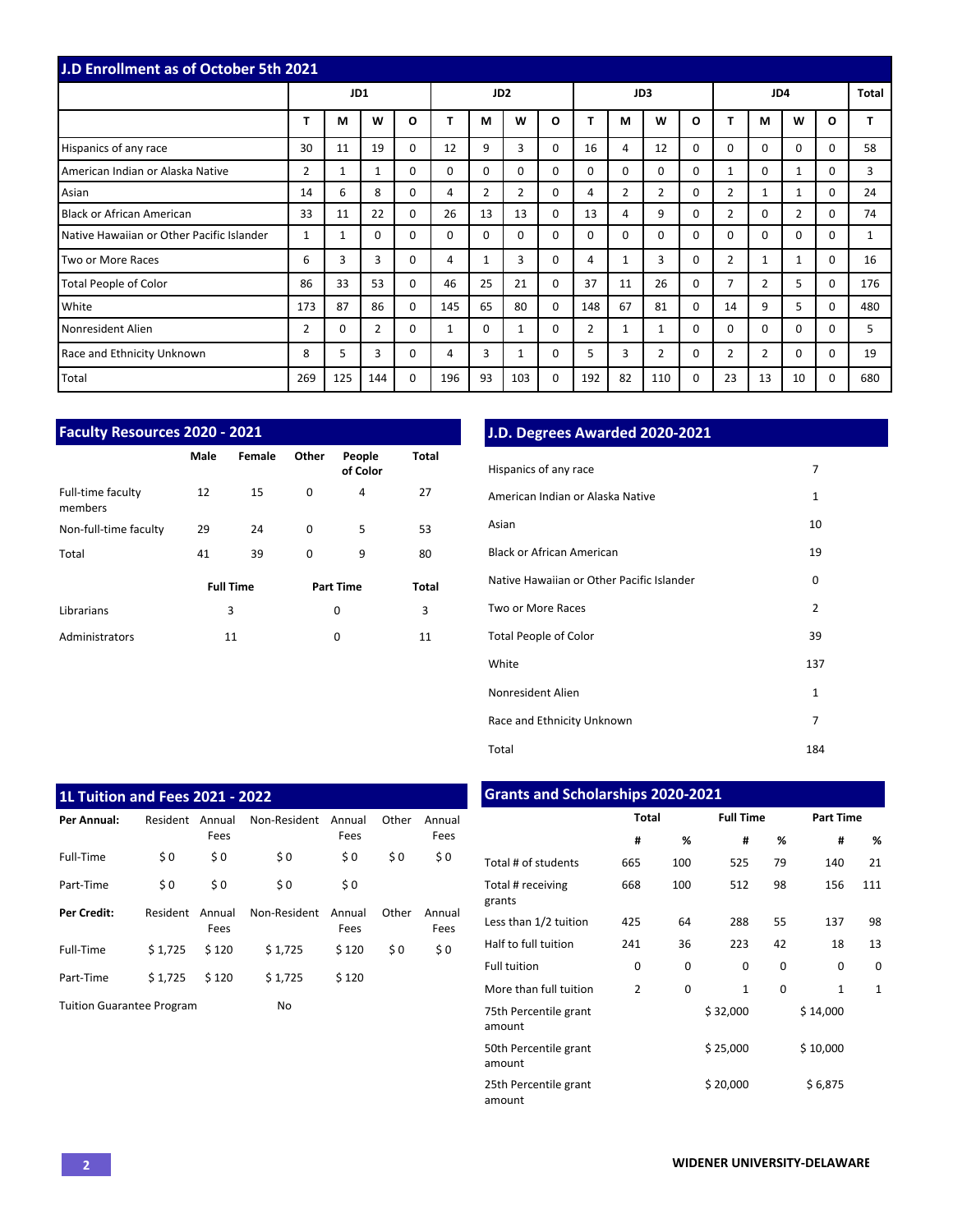| <b>Living Expenses 2021-2022</b>      |          |
|---------------------------------------|----------|
| Estimated Living Expenses for singles |          |
| Living on Campus                      | \$22.284 |
| Living Off Campus                     | \$22.284 |
| Living At Home                        | \$14.130 |

### **Conditional Scholarships 2020-2021**

The school does not award scholarships that may be reduced or eliminated based on law school academic performance other than failure to maintain good academic standing. Therefore, the school does not complete a 'conditional scholarship retention chart.'

| <b>Academic Attrition 2020-2021</b>       |                |                |              |          |      |                 |                |              |          |          |          |          |          |          |          |              |          |     |
|-------------------------------------------|----------------|----------------|--------------|----------|------|-----------------|----------------|--------------|----------|----------|----------|----------|----------|----------|----------|--------------|----------|-----|
|                                           |                | JD1            |              |          |      | JD <sub>2</sub> |                |              |          | JD3      |          |          |          | JD4      |          |              |          |     |
|                                           |                | м              | W            | O        | %    |                 | М              | W            | O        |          | М        | W        | $\Omega$ |          | М        | W            | O        | %   |
| Hispanics of any race                     | 1              | $\Omega$       |              | 0        | 6.3  | 0               | $\Omega$       | 0            | $\Omega$ | $\Omega$ | 0        | $\Omega$ | 0        | $\Omega$ | $\Omega$ | <sup>0</sup> | 0        | 0.0 |
| American Indian or Alaska Native          | 0              | $\Omega$       | $\Omega$     | 0        | 0.0  | $\mathbf 0$     | $\Omega$       | 0            | $\Omega$ | $\Omega$ | $\Omega$ | $\Omega$ | $\Omega$ | $\Omega$ | $\Omega$ | 0            | 0        | 0.0 |
| Asian                                     | 0              | $\mathbf 0$    | $\Omega$     | 0        | 0.0  | $\mathbf 0$     | $\Omega$       | 0            | $\Omega$ | $\Omega$ | $\Omega$ | $\Omega$ | 0        | $\Omega$ | $\Omega$ | 0            | $\Omega$ | 0.0 |
| <b>Black or African American</b>          | $\overline{2}$ | 1              | $\mathbf{1}$ | $\Omega$ | 6.1  | $\mathbf{1}$    | $\mathbf{1}$   | 0            | $\Omega$ | $\Omega$ | $\Omega$ | $\Omega$ | 0        | $\Omega$ | $\Omega$ | $\Omega$     | $\Omega$ | 2.7 |
| Native Hawaiian or Other Pacific Islander | 0              | $\Omega$       | $\Omega$     | 0        | 0.0  | $\Omega$        | $\Omega$       | $\Omega$     | $\Omega$ | $\Omega$ | $\Omega$ | $\Omega$ | 0        | $\Omega$ | $\Omega$ | 0            | 0        | 0.0 |
| Two or More Races                         | $\overline{2}$ | $\Omega$       | 2            | $\Omega$ | 22.2 | $\Omega$        | $\Omega$       | 0            | $\Omega$ | $\Omega$ | $\Omega$ | $\Omega$ | 0        | $\Omega$ | $\Omega$ | $\Omega$     | $\Omega$ | 0.0 |
| <b>Total People of Color</b>              | 5              | $\mathbf{1}$   | 4            | $\Omega$ | 7.6  | $\mathbf{1}$    | $\mathbf{1}$   | 0            | $\Omega$ | $\Omega$ | $\Omega$ | $\Omega$ | 0        | $\Omega$ | $\Omega$ | 0            | $\Omega$ | 1.1 |
| White                                     | 10             | 6              | 4            | 0        | 5.7  | $\overline{2}$  | $\overline{2}$ | 0            | $\Omega$ | $\Omega$ | $\Omega$ | $\Omega$ | $\Omega$ | $\Omega$ | $\Omega$ | $\Omega$     | $\Omega$ | 0.6 |
| Nonresident Alien                         | 0              | $\Omega$       | $\Omega$     | 0        | 0.0  | $\Omega$        | $\Omega$       | <sup>0</sup> | $\Omega$ | $\Omega$ | $\Omega$ | $\Omega$ | O        | $\Omega$ | $\Omega$ | O            | O        | 0.0 |
| Race and Ethnicity Unknown                |                | $\Omega$       | 1            | 0        | 25.0 | 1               | 1              | 0            | 0        | $\Omega$ | $\Omega$ | $\Omega$ | 0        | $\Omega$ | $\Omega$ | 0            | 0        | 5.9 |
| Total                                     | 16             | $\overline{7}$ | 9            | 0        | 6.5  | 4               | 4              | 0            | 0        | $\Omega$ | $\Omega$ | 0        | 0        | 0        | 0        | 0            | 0        | 1.0 |

| <b>Other Attrition 2020-2021</b>          |                |                |          |                 |      |              |   |          |          |          |          |          |          |              |          |          |          |     |
|-------------------------------------------|----------------|----------------|----------|-----------------|------|--------------|---|----------|----------|----------|----------|----------|----------|--------------|----------|----------|----------|-----|
|                                           | JD1            |                |          | JD <sub>2</sub> |      |              |   |          | JD3      |          |          |          |          | UL           |          |          |          |     |
|                                           | т              | М              | W        | 0               | %    | т            | М | W        | O        | п        | м        | W        | O        |              | М        | W        | O        | %   |
| Hispanics of any race                     | 0              | 0              | 0        | $\Omega$        | 0.0  | $\Omega$     | 0 | $\Omega$ | $\Omega$ | $\Omega$ | $\Omega$ | $\Omega$ | $\Omega$ | $\Omega$     | $\Omega$ | $\Omega$ | $\Omega$ | 0.0 |
| American Indian or Alaska Native          | 0              | 0              | 0        | $\Omega$        | 0.0  | $\Omega$     | 0 | $\Omega$ | $\Omega$ | $\Omega$ | $\Omega$ | $\Omega$ | $\Omega$ | 0            | $\Omega$ | $\Omega$ | $\Omega$ | 0.0 |
| Asian                                     | 1              | 0              |          | 0               | 12.5 | $\Omega$     | 0 | $\Omega$ | $\Omega$ | $\Omega$ | $\Omega$ | $\Omega$ | $\Omega$ | $\Omega$     | $\Omega$ | $\Omega$ | $\Omega$ | 0.0 |
| Black or African American                 | 0              | 0              | 0        | 0               | 0.0  | $\Omega$     | 0 | $\Omega$ | $\Omega$ | $\Omega$ | $\Omega$ | $\Omega$ | $\Omega$ | $\Omega$     | $\Omega$ | $\Omega$ | $\Omega$ | 0.0 |
| Native Hawaiian or Other Pacific Islander | 0              | 0              | 0        | 0               | 0.0  | $\Omega$     | 0 | $\Omega$ | $\Omega$ | $\Omega$ | $\Omega$ | $\Omega$ | $\Omega$ | $\Omega$     | $\Omega$ | $\Omega$ | $\Omega$ | 0.0 |
| Two or More Races                         | 0              | 0              | 0        | 0               | 0.0  | $\Omega$     | 0 | $\Omega$ | $\Omega$ | $\Omega$ | $\Omega$ | $\Omega$ | $\Omega$ | <sup>0</sup> | $\Omega$ | $\Omega$ | $\Omega$ | 0.0 |
| <b>Total People of Color</b>              |                | 0              | 1        | $\mathbf 0$     | 1.5  | 0            | 0 | $\Omega$ | $\Omega$ | $\Omega$ | $\Omega$ | $\Omega$ | $\Omega$ | $\Omega$     | $\Omega$ | $\Omega$ | $\Omega$ | 0.0 |
| White                                     | $\overline{2}$ | $\overline{2}$ | 0        | 0               | 1.1  | $\mathbf{1}$ | 1 | $\Omega$ | $\Omega$ | $\Omega$ | $\Omega$ | 0        | 0        | $\Omega$     | $\Omega$ | $\Omega$ | 0        | 0.3 |
| Nonresident Alien                         | 0              | 0              | $\Omega$ | $\Omega$        | 0.0  | $\Omega$     | 0 | $\Omega$ | $\Omega$ | $\Omega$ | $\Omega$ | $\Omega$ | $\Omega$ | <sup>0</sup> | $\Omega$ | $\Omega$ | $\Omega$ | 0.0 |
| Race and Ethnicity Unknown                |                | 0              |          | $\Omega$        | 25.0 | $\Omega$     | 0 | $\Omega$ | $\Omega$ | $\Omega$ | $\Omega$ | $\Omega$ | $\Omega$ | $\Omega$     | $\Omega$ | $\Omega$ | $\Omega$ | 0.0 |
| Total                                     | 4              | 2              | 2        | 0               | 1.6  | 1            | 1 | $\Omega$ | 0        | 0        | $\Omega$ | $\Omega$ | $\Omega$ | 0            | 0        | 0        | 0        | 0.2 |

| Transfers 2020-2021       |      |
|---------------------------|------|
| <b>IJD1 Transfers Out</b> | 16   |
| <b>ITransfers In*</b>     |      |
| 175th Percentile JD1 GPA  | 0.00 |